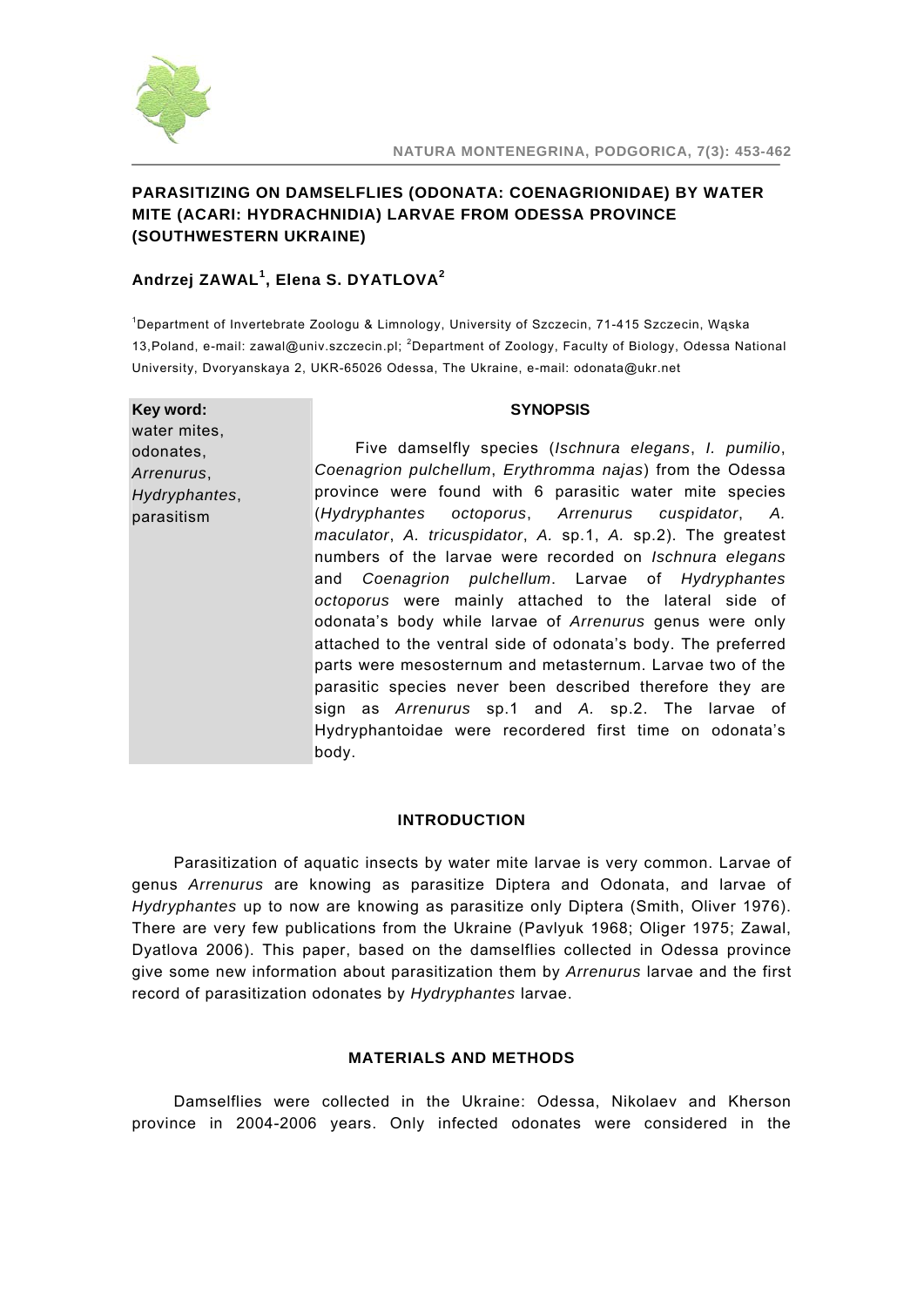researches. The materials consist of 112 specimens (81 females and 31 males) of four (*Ischnura elegans* (Vander L.), *I. pumilio* (Charp.), *Coenagrion pulchellum* (Vander L.), *Erythromma najas* (Hansem.)) species; two morphs of *Coenagrion pulchellum* females ("androchrome" and "ginochrome") and one morph of *Ischnura elegans* female ("infuscans").

Larvae of water mites were identified using Zawal (2008) and Tuzovsky (2007) descriptions.

Kruskal-Wallis test was used to checked differences between sizes of larval body.

#### **RESULTS**

The damselflies were infected by larvae of 6 water mite species, from which five belong to *Arrenurus* and one to *Hydryphantes* genus (Table 1). Two of larvae of *Arrenurus* never been describing before, therefore they were marked as *Arrenurus*  sp.1 and *Arrenurus* sp.2.

Two of the host species (*Ischnura elegans* and *Coenagrion pulchellum*) were more numerous and them were infected more intensity. Both of them include similar number of hosts but intensity of infestation of *C. pulchellum* was higher (Tabel 1).

Among different morphs of odonata females only *C. pulchellum* "gimomorpha" were infected a little smaller, there were no differences between other morphs (Table 1).

The most numerous of parasites was *Arrenurus* sp.1 followed by *A. maculator*  (O.F. Müll.), *A. cuspidator* (O.F. Müll.), *A.* sp.2, *Hydryphantes octoporus* Koen.and *Arrenurus tricuspiudator* (O.F. Müll.). *A. maculator* and *A. cuspidator* infected *Coenagrion pulchellum* in higher level than *Ischnura elegans*, *A.* sp.1 and *A.* sp.2 infected in higher level *Ischnura elegans*, and *Hydryphantes octoporus* infected in the same level *Ischnura elegans* and *Erythromma najas* (Table 1).

 There are differences in parasitizing sexes in damselflies. Females of *Coenagrion pulchellum* are characterized by both higher prevalence and higher intensity of infestation than males, and females of *Ischnura elegans* are characterized by higher prevalence but lower intensity of infestation than males (Fig. 1).

Parasites preferred metathorax followed by mesothorax, area between wings, I abdominal segment, prothorax and II abdominal segment. Larvae of *Arrenurus maculator* preferred metathorax followed by I abdominal segment, II abdominal segment, mesothorax and prothorax; *A. cuspidator* preferred metathorax followed by mesothorax, prothorax, I abdominal segment and area between wings; *A*. sp.1 preffered area between wings followed by metathorax, mesothorax, prothorax, I abdominal segment and II abdominal segment; *A*. sp.2 preferred mesothorax followed by prothorax, metathorax and area between wings; and finally *Hydryphantes octoporus* preferred area between wings followed by mesothorax (Fig. 2). Most of the larvae of *Arrenurus* genus attached to the ventral side of host body. The only exception is *A.* sp.2 which larvae attached both to the dorsal side (area between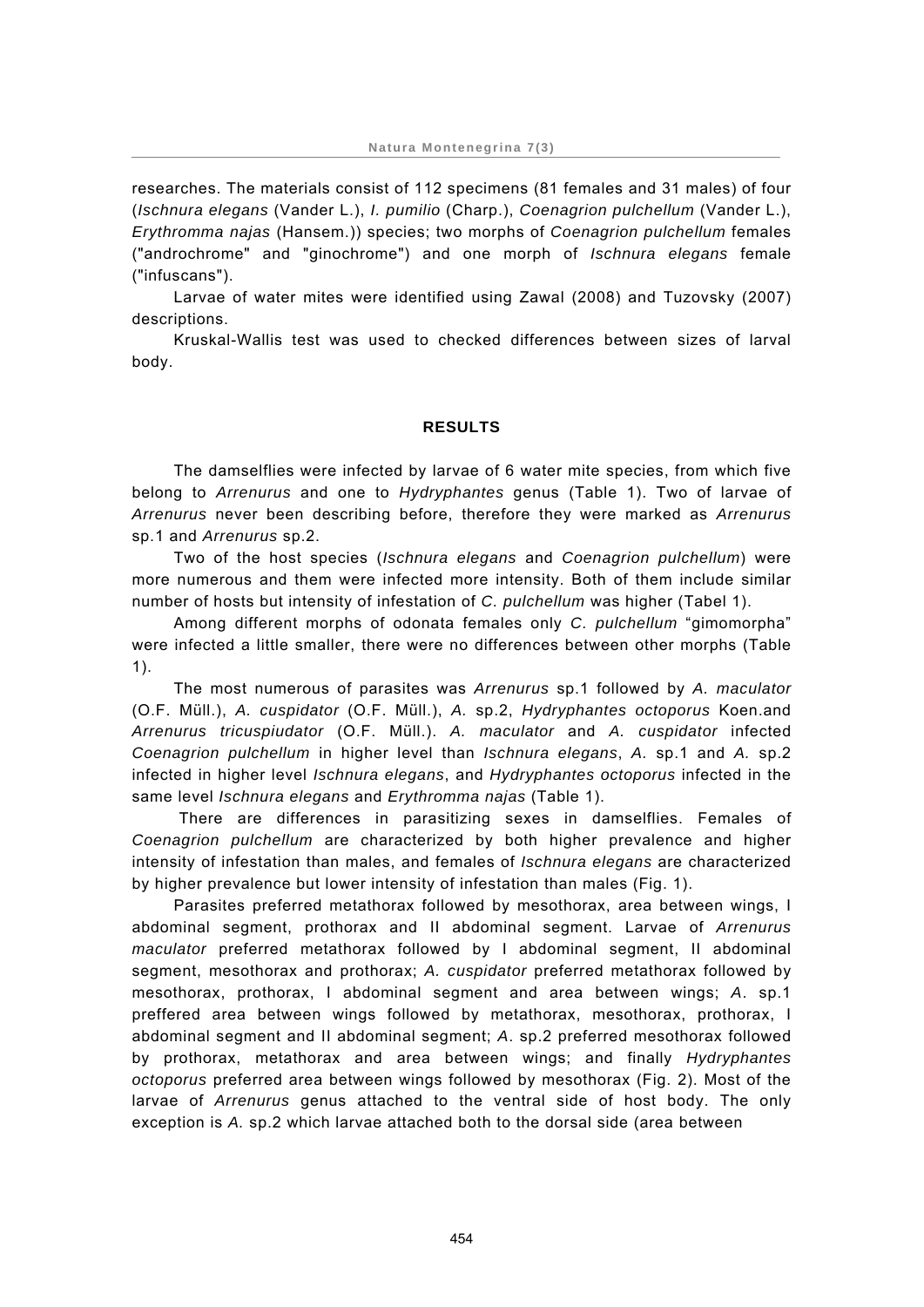|                                          |               | $I_{\cdot}$<br>elegans | $I_{\cdot}$<br>elegans<br>infuscans | $I_{\cdot}$<br>elegans<br>total | $I_{\cdot}$<br>pumilio | $\overline{C}$ .<br>pulchellum | $\overline{C}$ .<br>pulchellum<br>andromorpha | $\overline{C}$ .<br>pulchellum<br>ginomorpha | $\overline{C}$ .<br>pulchellum<br>total | Е.<br>najas           |                     |
|------------------------------------------|---------------|------------------------|-------------------------------------|---------------------------------|------------------------|--------------------------------|-----------------------------------------------|----------------------------------------------|-----------------------------------------|-----------------------|---------------------|
|                                          |               |                        |                                     |                                 |                        |                                |                                               |                                              |                                         |                       | Total               |
| A. maculator                             | A             | 18(0.4)                | 4(1.3)                              | $\overline{22}$<br>(0.4)        |                        | 142(7.5)                       | 50(5.6)                                       | 186(6.2)                                     | 377 (13.0)                              |                       | 400                 |
|                                          | B             | 3(6.4)                 | 1(33.3)                             | 4(7.8)                          |                        | 13 (68.4)                      | 7(77.8)                                       | 29 (96.7)                                    | 49 (9.8)                                |                       | 53                  |
|                                          | $\mathsf C$   | $1 - 14$<br>(16.7)     | 4                                   | $1 - 14$<br>(5.5)               |                        | $1 - 53$<br>(10.9)             | $1-22(7.1)$                                   | $1-32(6.4)$                                  | $1-53(7.7)$                             |                       | $1 - 53$            |
| A. cuspidator                            | A             | 8(0.2)                 | 11(3.7)                             | 19<br>(0.4)                     |                        | 124(6.5)                       | 91(10.1)                                      | 62(2.1)                                      | 277(4.8)                                |                       | 296                 |
|                                          | B             | 3(6.3)                 | 3(100)                              | 6<br>(11.8)                     |                        | 10(52.6)                       | 3(33.3)                                       | 12(40.0)                                     | 23(39.7)                                |                       | 31                  |
|                                          | ${\bf C}$     | $1 - 4$<br>(2.7)       | $1-7(3.7)$                          | $1 - 7$<br>(3.2)                |                        | $1 - 106$<br>(12.4)            | $1-87(30.3)$                                  | $1-16(5.2)$                                  | $1 - 106$<br>(12.0)                     |                       | $1 - 106$           |
| tricuspidator<br>4.                      | А             | 3(0.1)                 |                                     | 3(0.1)                          |                        |                                |                                               |                                              |                                         |                       | 3                   |
|                                          | $\, {\bf B}$  | 1(2.1)                 |                                     | 1(2.1)                          |                        |                                |                                               |                                              |                                         |                       | $\mathbf{1}$        |
|                                          | $\mathbf C$   | 3                      |                                     | $\ensuremath{\mathbf{3}}$       |                        |                                |                                               |                                              |                                         |                       | $\sqrt{6}$          |
| $\,$ sp. $1$<br>$\overline{\mathcal{A}}$ | A             | 367<br>(7.6)           | 16(5.3)                             | 383<br>(7.5)                    | 8                      | 40(2.1)                        | 6(0.7)                                        |                                              | 46(0.8)                                 | $\mathbf{1}$          | 438                 |
|                                          | B             | 40<br>(83.3)           | 2(66.7)                             | 42<br>(82.4)                    | 1(100)                 | 5(26.3)                        | 1(11.1)                                       |                                              | 6(10.3)                                 | $\mathbf{1}$<br>(100) | 50                  |
|                                          | $\mathsf{C}$  | $1 - 44$<br>(9.2)      | $3 - 13$<br>(8.0)                   | $1 - 44$<br>(9.1)               | $\,8\,$                | $1-19(8.0)$                    | 6                                             |                                              | $1-19(7.7)$                             | $\mathbf{1}$          | $1 - 44$            |
| A. sp. $2$                               | A             | 41(0.9)                |                                     | 41<br>(0.9)                     |                        |                                | 5(55.6)                                       | 2(0.1)                                       | 7(0.1)                                  |                       | 48                  |
|                                          | B             | 5(10.4)                |                                     | 5<br>(10.4)                     |                        |                                | 1(11.1)                                       | 1(3.3)                                       | 2(3.4)                                  |                       | $\tau$              |
|                                          | $\mathbf C$   | $1 - 23$<br>(8.2)      |                                     | $1 - 23$<br>(8.2)               |                        |                                | $\sqrt{5}$                                    | $\boldsymbol{2}$                             | $2-5(3.5)$                              |                       | $1 - 23$            |
| H. octoporus<br>A. spp.                  | A             | 14(0.3)                |                                     | 14<br>(0.3)                     |                        |                                |                                               |                                              |                                         | 13                    | $27\,$              |
|                                          | B             | 3(6.4)                 |                                     | 3(6.4)                          |                        |                                |                                               |                                              |                                         | $\mathbf{1}$<br>(100) | $\overline{4}$      |
|                                          |               | $1 - 9$                |                                     | $1-9$                           |                        |                                |                                               |                                              |                                         |                       |                     |
|                                          | $\mathbf C$   | (4.7)                  |                                     | (4.7)                           |                        |                                |                                               |                                              |                                         | 13                    | $1 - 13$            |
|                                          | А             | 3(0.1)                 |                                     | 3(0.1)                          |                        |                                |                                               |                                              |                                         |                       | $\mathfrak{Z}$      |
|                                          | B             | 1(2.1)                 |                                     | 1(2.1)                          |                        |                                |                                               |                                              |                                         |                       | $\mathbf{1}$        |
|                                          | $\mathcal{C}$ | 3                      |                                     | $\sqrt{3}$                      |                        |                                |                                               |                                              |                                         |                       | $\sqrt{6}$          |
| Total                                    | A             | 454<br>(9.5)           | 31(10.3)                            | 485<br>(9.5)                    | $\,8\,$                | 306 $(10.9)$                   | 152 (12.7)                                    | 250(5.9)                                     | 708 (12.2)                              | 14                    | 1215<br>(10.8)      |
|                                          | B             | 48                     | 3                                   | 51                              | $\mathbf{1}$           | $28\,$                         | 12                                            | 42                                           | 58                                      | $\mathbf{1}$          | 112                 |
|                                          | $\mathbf C$   | $1 - 44$<br>(9.5)      | $7 - 14$<br>(10.3)                  | $1 - 44$<br>(9.5)               | 8                      | $1 - 72$<br>(10.9)             | $1-109(12.7)$                                 | $1-44(6.0)$                                  | $1 - 109$<br>(12.2)                     | 14                    | $1 - 109$<br>(10.8) |

**Table 1. Species composition of parasites and hosts material: A - number of parasites (abundance), B - number of hosts (prevalence), C - intensity of infestation (average)** 

wings) and ventral side of host body. The larvae of *Hydryphantes octoporus* attached to the dorsal side (between wings) and ventral side mesothorax (Fig. 2). Larvae of *Arrenurus tricuspidator* was found on mesothorax and prothorax. Water mite larvae have also been noted, infrequently, on other parts of body: *A. maculator* – III abdominal segment; A. cuspidator – coxa of 2<sup>nd</sup> legs; A. sp.1 – VI and VII abdominal segments, coxa of 2nd legs; *A.* sp.2 – labium.

The body size of parasites varied within 162-1084 um and both the greatest and the smallest individuals belonged to *Hydryphantes octoporus.* The size range of larvae of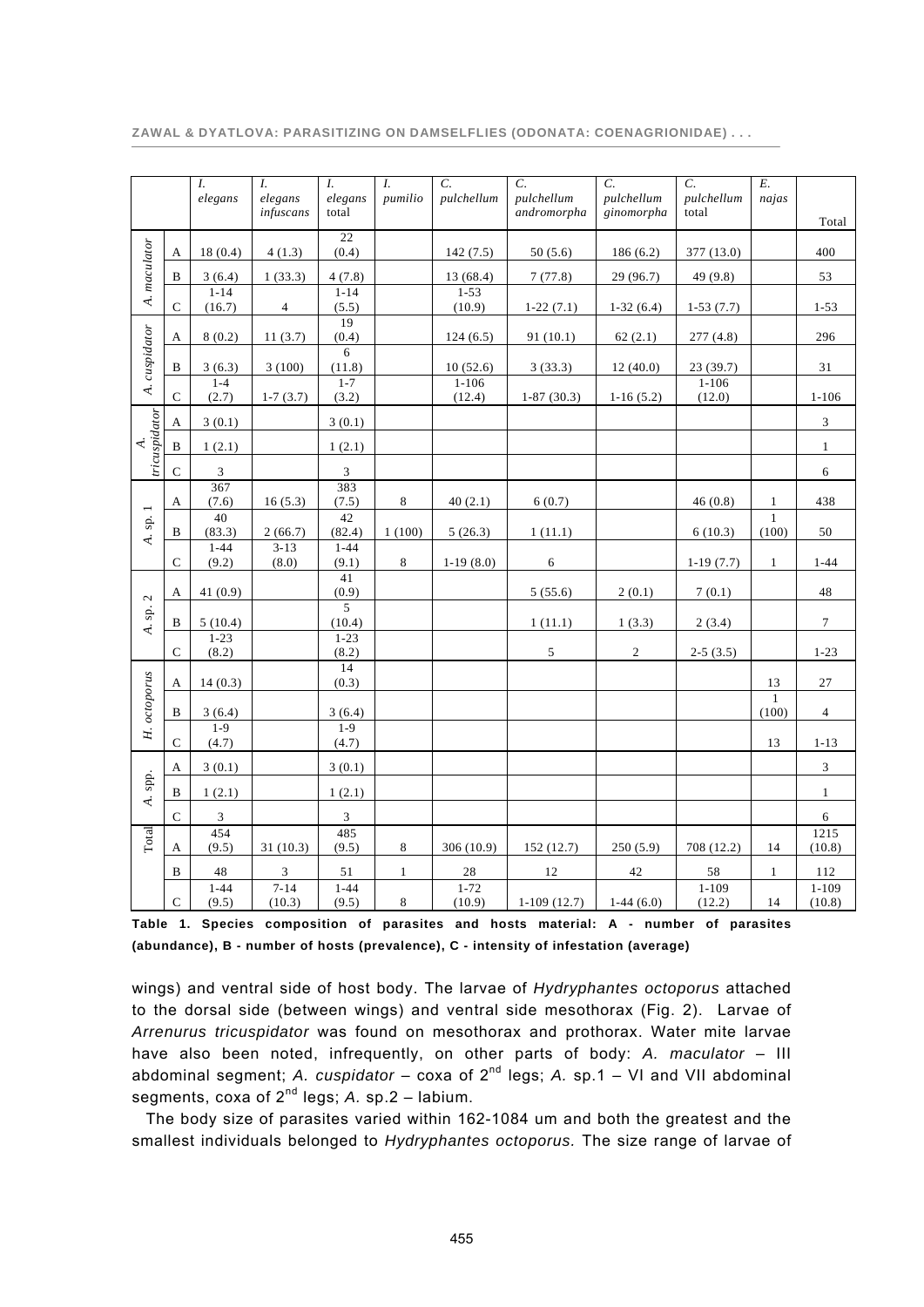the genus *Arrenurus* was 186-596 um (Fig. 3). The Kruskal-Wallis test showed statistically significant differences between the body size of the different parasitic species  $[H(5,N = 1252) = 45.837 p = 0.0000]$  with the reservation that the divergence of *Hydryphantes octoporus* affected the results of the test while larvae of the genus *Arrenurus* species were characterized with similar sizes of their bodies (Fig. 3). The position of the mean and the median (Fig. 3) shows that in the different parasitic species the distributions of the body size of larvae are positively skew, the skewness being particularly distinct in the case of *Hydryphantes octoporus* and slightly less distinct in the case of *Arrenurus* sp.2.



**Fig.1. Parasitizing on different sexes.** 

*A. maculator* parasitized two host species (Table 1); the size of larvae found on different host species did not statistically differ [H1,N=399)=0.446 p=0.5044)] and their distributions were slightly positively skew (were characterized by a slight positive skewness ) (Fig. 4).

*A. cuspidator* also parasitized two host species (Table 1); the size of larvae occurring on the different host species was statistically significantly different [H(1,N=297)=30.546 p=0.0000)] and the distribution of the size of larvae occurring on *Coenagrion pulchellum* was positively skew and on *Ischnura elegans* negatively skew (Fig. 4).

*Arrenurus* sp.1 parasitized four species of hosts (Table 1); the size of larvae occurring on different host species were statistically significantly different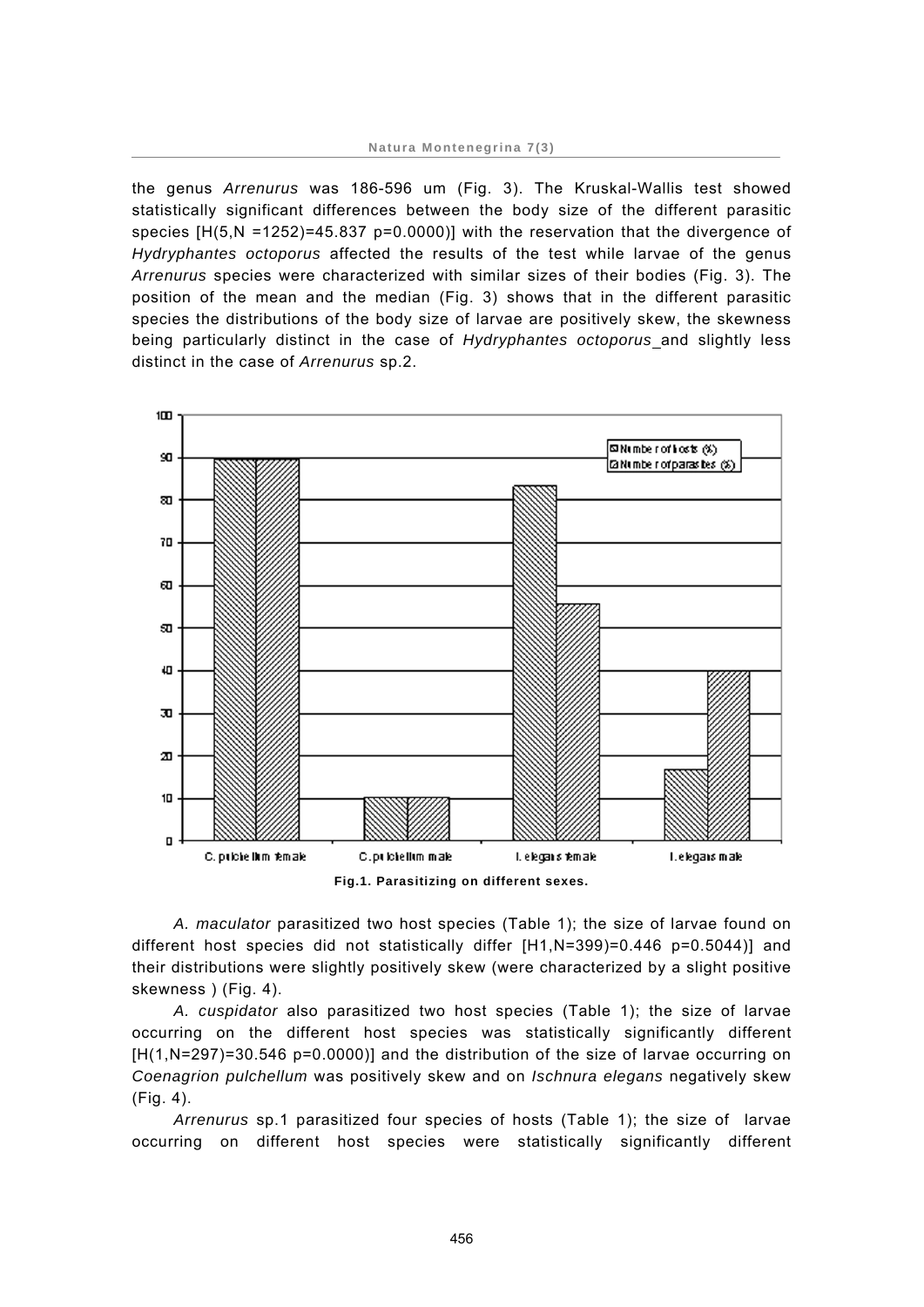[H(3,N=467)=63.187 p=0.0000)] and their distributions were characterized by a light skewness (Fig. 4).

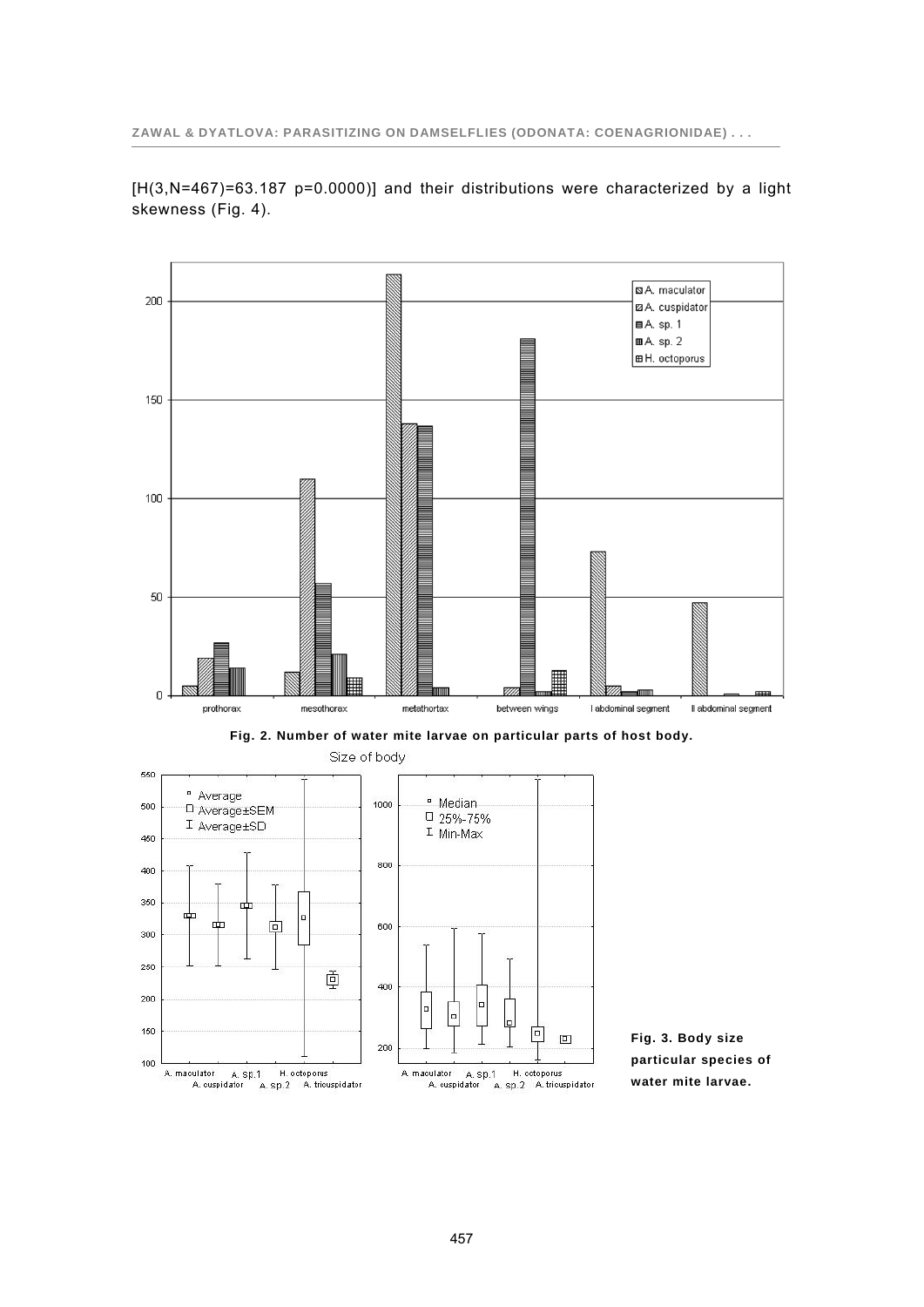

**Fig. 4. Body size of parasites occurring on particular host species.**

*A.* sp.2 parasitized two species of hosts (Table 1); the size of larvae on the different host species did not differ statistically  $[H(1,N=59)=1.294 \text{ p}=0.2554]$ ; the distribution of the body size of larvae on *Coenagrion pulchellum* was negatively skew and on *Ischnura elegans* positively skew (Fig. 4).

*Hydryphantes octoporus* parasitized two species of hosts (Table 1); the size of larvae occurring on different species of hosts did not statistically differ [H(1,N=27)=2.267 p=0.1321)] and their distributions were strongly positively skew (Fig. 4).

The body size of *Arrenurus maculator* larvae occurring on different parts of the body of hosts were statistically significantly different [H(4,N=357)=25.459 p=0.0000)], the main difference being found between the segments of the thorax and the abdomen; the distribution of the body size of larvae found on the prothorax was negatively skew; on the mesothorax and metathorax approximated to the normal and on the segments of abdomen it was positively skew (Fig. 5).

The body size of *A. cuspidator* larvae occurring on different parts of the body of hosts was also statistically significantly differed  $[H(4,N=277)=22.935$  p=0.0001)] owing to the differences between the mesothorax and metathorax and between the mesothorax and the area between bases of wings; the distributions of body sizes of the larvae were slightly positively skew (Fig. 3).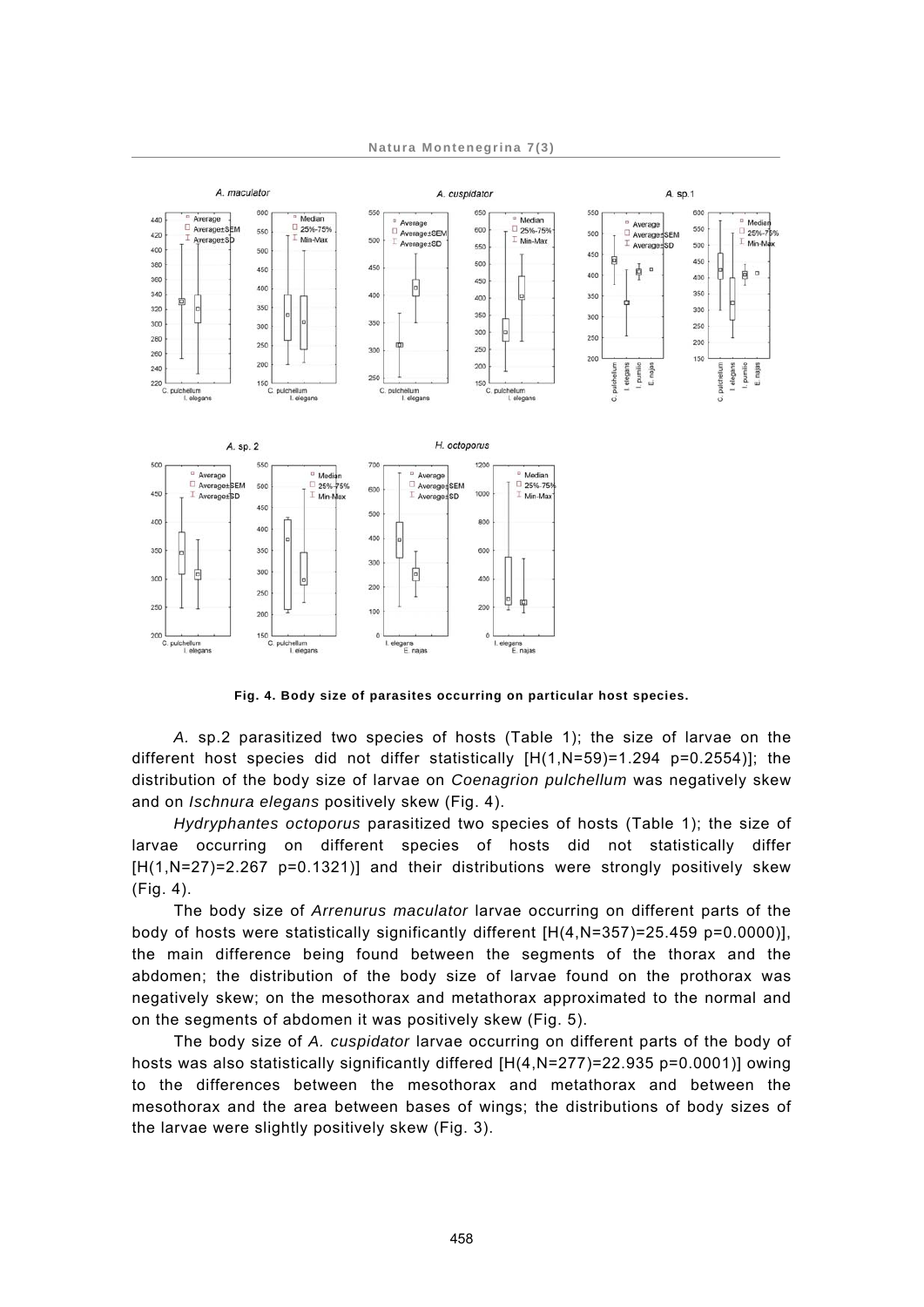

**Fig. 5. Body size of parasites occurring on particular parts of host body.**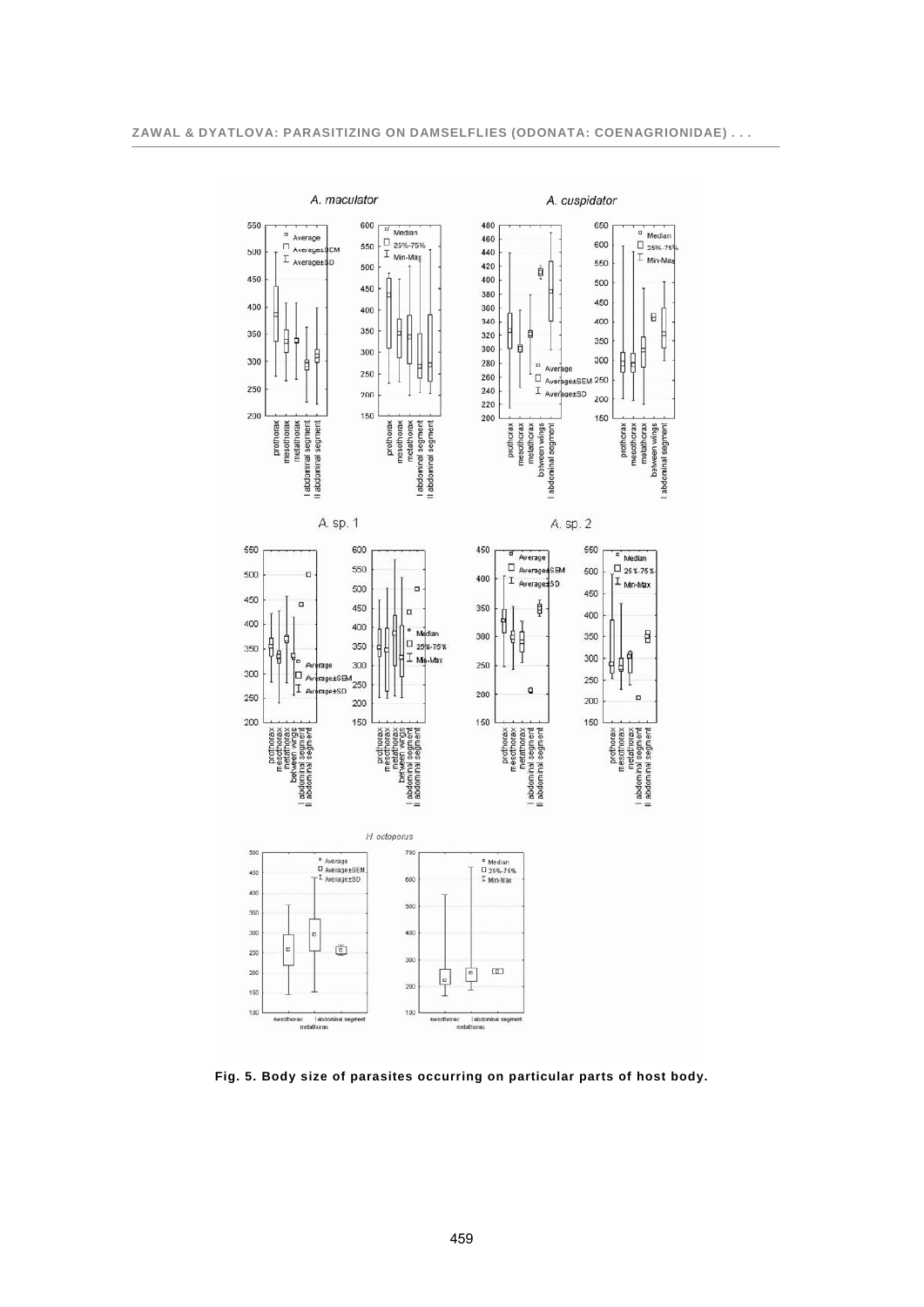The body size of *A*. sp.1 larvae which occurred on different parts of the host body was statistically significantly different [(H(5,N=414)=18.463 p=0.0024)], the difference being generated by the divergence of the metathorax and the area between the wings; the distributions of the body size of larvae were slightly positively skew (Fig. 5).

The body size of larvae on *A*. sp.2 occurring on different parts of the body of hosts did not statistically differ  $[H(4,N=53)=8.480 \text{ p}=0.0755]$ ; the distribution of the body size of larvae found on the prothorax and mesothorax was positively skew and on the metathorax negatively skew (Fig. 5).

The body size of *Hydryphantes octoporus* larvae occurring on different parts of the body of hosts did not significantly differ from each other [H2,N=24)=1.133 p=0.5676)]; the distributions of the size of the body of larvae were strongly positively skew (Fig. 5).

#### **DISCUSSION**

The parasitism of *Arrenurus maculator, A. cuspidator* and *A. tricuspidator* on *Coenagrion pulchellum* and *Ischnura elegans* confirms the information previously reported from the Mediterranean region (Davids 1997). Since the species affiliation of *A.* sp.1 and *A.* sp.2 larvae is unknown, no precise comparisons can be used, however, the fact that *Ischnura pumilio* as a Ponto-Mediterranean species (Devai 1976) was reported only from Ukraine as the host of *Arrenurus* larvae (Pavluk 1968, 1998; Oliger 1975), allows of the suggestion that *A.* sp.1 has not been so far identified at the stage of parasitic larva as the species associated with the Mediterranean region. An additional argument supporting this hypothesis is the preference of this parasitic species for settling on the dorsal side of the host body (between the bases of wings) (Fig. 2), this being an exception among the larvae of the genus *Arrenurus.*

The parasitism of *Hydryphantes octoporus* on dragonflies is very interesting. Up to now all Hydryphantidae were reported as parasites of Diptera (Smith, Oliver 1976); the recorded parasitism on Odonata widens the range of hosts the more so that the very abundant occurrence of this species on two Odonata species (Table 1) excludes the randomness of this phenomenon.

Apart from *Ischnura pumilio* all the remaining three dragonfly species belong to these which are intensively infested by larvae of the genus *Arrenuru*s (Zawal 2004, 2006a, b) as it is confirmed by the obtained results (Table 1). *Hydryphantes octoporus* preferred *Ischnura elegans* over *Erythromma najas* (Table 1). In the case of the last species, additionally, all the parasites were found on one host; this maybe suggesting the randomness of the phenomenon and should be verified in further studies.

Preferences of water mite larvae of the genus *Arrenurus* with respect to the sex of the host were discussed in some earlier works (Zawal 2004; Zawal 2006a, b), however, the obtained results did not give unequivocal answers hence the now presented results suggesting the preferences of females (Fig. 1) could have concerned an incidental situation.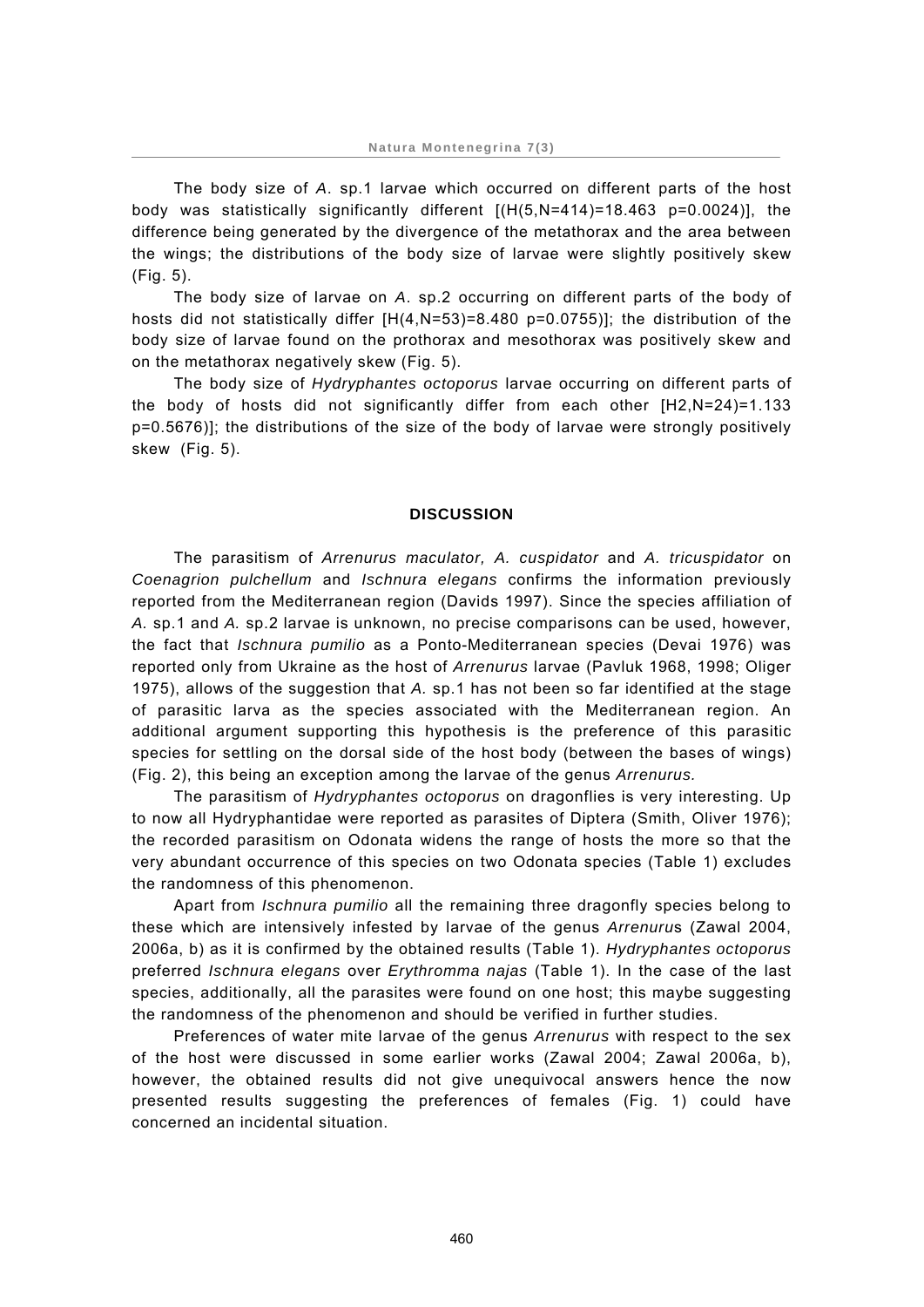The picture of preferences of water mite larvae of the genus *Arrenurus* with respect to the body parts of hosts agrees to a high degree with the previously obtained data (Zawal 2004, 2006 a, b; Baker et al. 2006; Zawal, Dyatlova 2006). The only difference is the absence of *A. cuspidator* larvae which had been found previously on *Ischnura elegans* and *Erythromma najas* (Baker et al. 2006), on middle segments of abdomen.

Analysis of presently and previously obtained data (Baker et al. 2006) gives an interesting picture of preferences of *Arrenurus maculator* and *A. cuspidator* larvae. The two species occur on the same species of hosts and are frequently found on the same host. Both are most frequently found on the metathorax, then on mesothorax and prothorax in the case of *A. cuspidator* and on segments I and II of abdomen in the case of *A. maculator.* This division is clearly visible in the case of occurrence on the same host and can result either from different strategies of infestation or from the competition.

*A.* sp.2 with its preference for the segments of the thorax (Fig. 2) approximates to the general preferences of larvae of the genus *Arrenurus* (Zawal 2004, 2006a, b; Baker et al. 2006; Zawal, Dyatlova 2006) while *A.* sp.1 is distinctly different with its preference for the area between bases of wings (Fig. 2), this indicating a new species of a parasite so far not identified in the larval form.

Preferences of *Hydryphantes octoporus* are quite different with the preference for the area between bases of wings and for lateral surface of the mesothorax (Fig. 2).

The comparison of the body size of *Arrenurus maculator* and *A. cuspidator* larvae with earlier data (Baker et al. 2008; Zawal 2008) shows that the size of larval bodies found in the present study is slightly larger while the body size of different species is very similar (Fig.3). Differences in the position of the mean and the median (Fig. 3) as well as the skewness of the distributions result from an increased number of individuals of smaller dimensions of the body. In the case of larvae of the genus *Arrenurus* this is due to two overlapping reasons: a part of hosts was caught soon after they were infested hence the small sizes of the parasites; while a part was very intensively infested (Table 1) and because of the scarcity of place increases in the body size were limited in a part of water mite larvae. In the case of *Hydryphantes octoporus*, however, larvae of small and large dimensions were found on separate hosts, this showing different periods of the invasion.

The body size of water mite larvae of the genus *Arrenurus* distinctly depend on the density of larvae on the body of the host. This concerns both different host species (Fig. 4) and different part of the host body (Fig. 5). Like in the case of *A. cuspidator* on *Ischnura elegans* or *Arrenuru*s sp.1 on *Ischnura elegans* (fig. 4) larger size of the body is associated with a lower intensity of infestation (Table 1). Similarly like in the case of *Arrenurus cuspidator* found on segment I of the abdomen and *A*. sp.2 on prothorax (Fig. 5) greater size of the body of the parasites is due to their lower density. Most probably differences in the size of *Hydryphantes octoporus* larvae occurring on different host species and different parts of their bodies (Figs 4, 5) are brought about by differences in the period of parasitism, since larvae distinctly differing by their size were always found on different hosts.